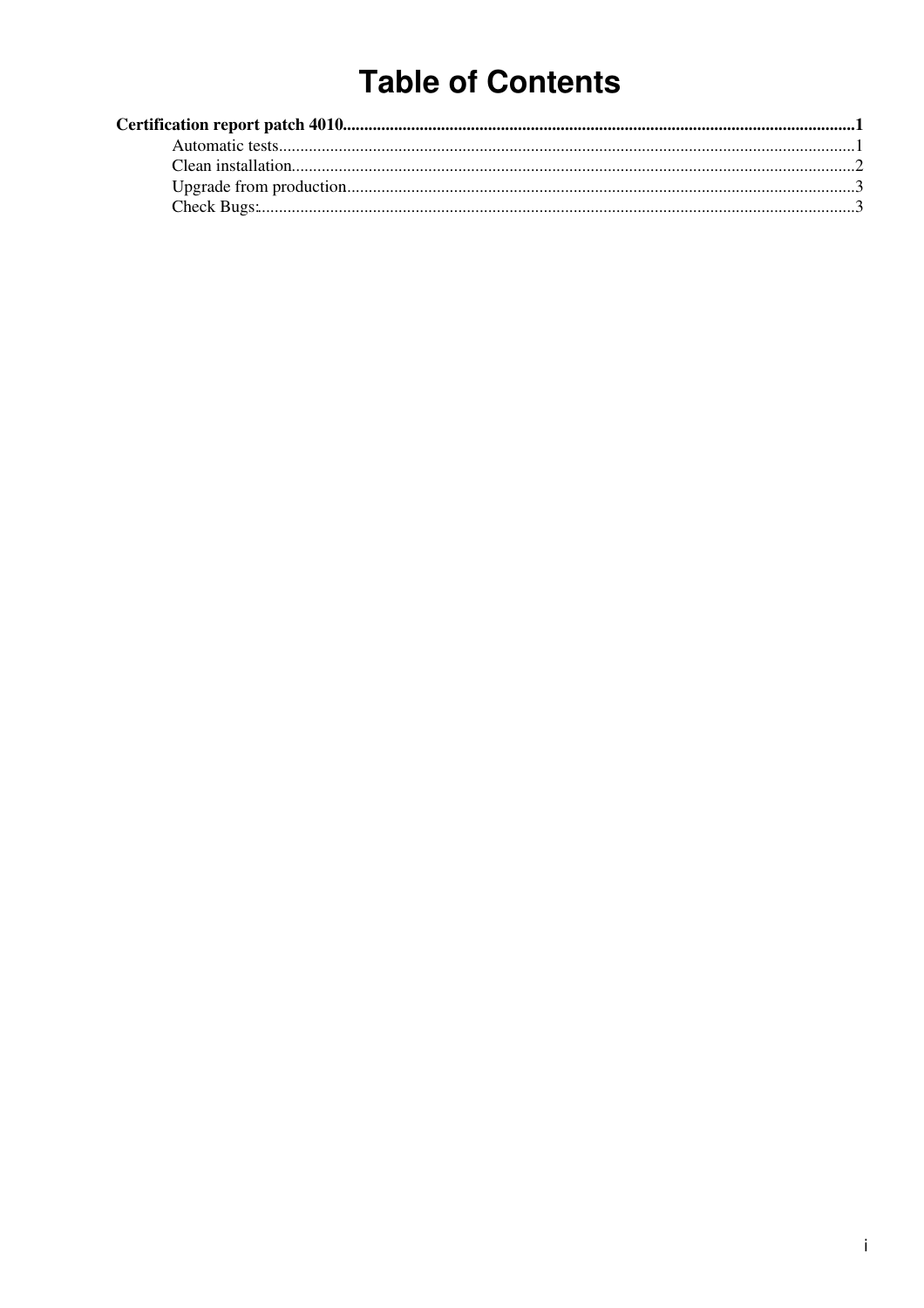## <span id="page-1-0"></span>**Certification report patch [4010](https://savannah.cern.ch/patch/?func=detailitem&item_id=4010)**

Author: Elisabetta Molinari [elisabetta.molinari@mi.infn.it](mailto:elisabetta.molinari@mi.infn.it)

Outcome: Certified

### <span id="page-1-1"></span>**Automatic tests**

- voms-admin automatic testing
	- here's a result of the command: './myCheck-VOMS -n voms-rd02-21.cnaf.infn.it -l ♦ test-sequence.lst.voms-admin'

```
Test VOMS-addMember - OK
Test VOMS-assignRole - OK
Test VOMS-crAttribute - OK
Test VOMS-crGroup - OK
Test VOMS-crRole - OK
Test VOMS-crUser - OK
Test VOMS-crUserNocert - OK
Test VOMS-delAttribute - OK
Test VOMS-delGroup - OK
Test VOMS-delGroupAttribute - OK
Test VOMS-delRole - OK
Test VOMS-delRoleAttribute - OK
Test VOMS-delUser - OK
Test VOMS-delUserAttribute - OK
Test VOMS-dismissRole - OK
Test VOMS-listAttributes - OK
Test VOMS-listGroupAttributes - OK
Test VOMS-listGroups - OK
Test VOMS-listMembers - OK
Test VOMS-listRoleAttributes - OK
Test VOMS-listRoles - OK
Test VOMS-listSubGroups - OK
Test VOMS-listUserAttributes - OK
Test VOMS-listUserGroups - OK
Test VOMS-listUserRoles - OK
Test VOMS-listUsers - OK
Test VOMS-listUsrWithRol - OK
Test VOMS-removeMember - OK
Test VOMS-setGroupAttribute - OK
Test VOMS-setRoleAttribute - OK
Test VOMS-setUserAttribute - OK
```
#### here's the full result [report](https://twiki.cnaf.infn.it/twiki/pub/EgeeJra1It/VomsTestsP4010/full_result.gz)

- voms-core automatic testing
	- here's a result of the command: './myCheck-VOMS -n voms-rd02-21.cnaf.infn.it -l ♦ test-sequence.lst.voms-core':

Test VOMS-pr-attr - OK Test VOMS-pr-bits - OK Test VOMS-pr-cert - OK Test VOMS-pr-conf - OK Test VOMS-pr-dbg - OK Test VOMS-pr-genattr - OK Test VOMS-pr-hlp - OK Test VOMS-pr-hours - OK Test VOMS-pr-ign - OK Test VOMS-pr-key - OK  $Test$  VOMS- $pr-limit$  - OK Test VOMS-pr-list - OK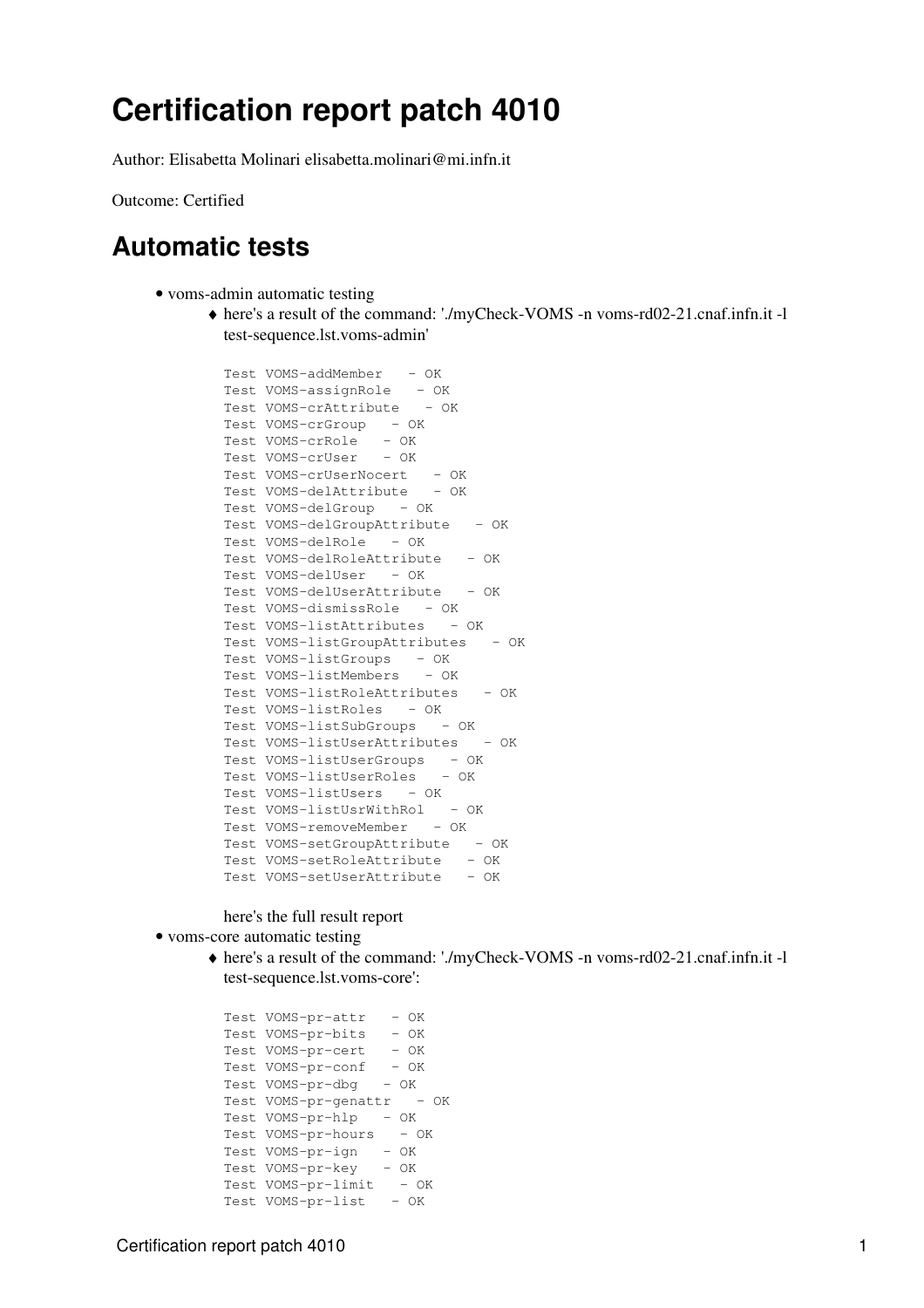#### VomsTestsP4010 < EgeeJra1It < TWiki

Test VOMS-pr-noreg - OK Test VOMS-pr-order - OK Test VOMS-pr-out - OK Test VOMS-pr-pver - OK Test VOMS-pr-pwst - OK Test VOMS-pr-quiet - OK Test VOMS-pr-RoleOrder - OK Test VOMS-pr-usq - OK Test VOMS-pr-valid - OK Test VOMS-pr-verify - OK Test VOMS-pr-vers - OK Test VOMS-pr-vlf - OK Test VOMS-pr-vomses - OK Test VOMS-pr-warn - OK

here's the full result [report](https://twiki.cnaf.infn.it/twiki/pub/EgeeJra1It/VomsTestsP4010/full_result.gz)

## <span id="page-2-0"></span>**Clean installation**

• installation steps:

```
http://etics-repository.cern.ch/repository/pm/volatile/repomd/id/e9c683d9-530b-4196-a5d7-3
yum install glite-VOMS_oracle
yum install lcg-CA
```
here's the yum install [log](https://twiki.cnaf.infn.it/twiki/pub/EgeeJra1It/VomsTestsP4010/yum_install_glite_VOMS)

• configuration steps:

```
copy siteinfo.def and services/glite-voms from '/opt/glite/yaim/examples/siteinfo' into yo
Set yaim variables as specified here https://twiki.cern.ch/twiki/bin/view/LCG/Site-info_co
Launch '/opt/glite/yaim/bin/yaim -c -s site-info.def -n VOMS'
```
• yaim configuration [log](https://twiki.cnaf.infn.it/twiki/bin/viewfile/EgeeJra1It/VomsTestsP4010?rev=1;filename=yaim_conf_voms_oracle)

VOMS\_HOST=localhost

yaim configuration files used: •

```
cat siteinfo/site-info.def
# Uncomment this variable if you are installing a mysql server
# It is the MySQL admin password. 
#MYSQL_PASSWORD="admin"
VOMS_DB_TYPE="oracle"
# Human-readable name of your site
SITE_NAME=voms-sa3-italia
ORACLE_CLIENT=/usr/lib/oracle/10.2.0.4/client64/
VOMS_ADMIN_ORACLE_CLIENT=/usr/lib/oracle/10.2.0.4/client64/
##############################
# VO configuration variables #
##############################
# If you are configuring a DNS-like VO, please check
# the following URL: https://twiki.cern.ch/twiki/bin/view/LCG/YaimGuide400#vo_d_directory
# Space separated list of VOs supported by your site
VOS="sa3test"
cat siteinfo/services/glite-voms
# VOMS server hostname
```

```
# Hostname of the database server. Put 'localhost'
# if you run the database on the same machine.
# This parameter can be specified per VO in the following way:
# VO_<vo_name>_VOMS_ADMIN_DB_HOST
```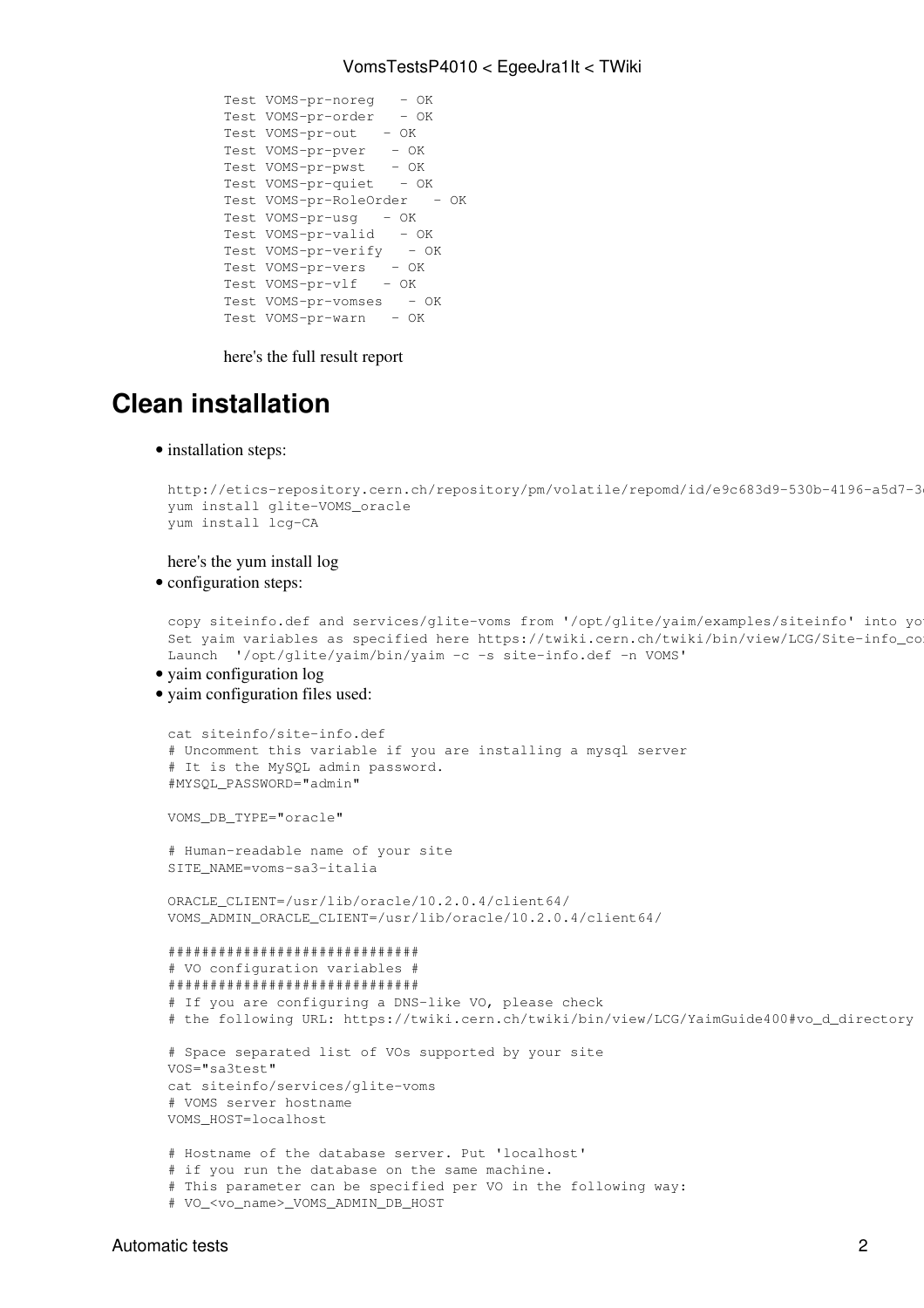```
VOMS_ADMIN_DB_HOST='localhost'
VO_SA3TEST_VOMS_DB_HOST="voms-db-02.cr.cnaf.infn.it"
VO_SA3TEST_VOMS_DB_TYPE="oracle"
VO_SA3TEST_VOMS_DB_USER="admin_25"
VO_SA3TEST_VOMS_DB_PASS="pwd"
VO_SA3TEST_VOMS_DB_NAME="vomsdb2"
VO_SA3TEST_VOMS_PORT="15001"
VO_SA3TEST_ORACLE_CONNECTION_STRING="(DESCRIPTION=(ADDRESS_LIST=(ADDRESS=(PROTOCOL=TCP)(HO
VOMS ADMIN SMTP HOST="localhost"
VOMS_ADMIN_MAIL="elisabetta.molinari@mi.infn.it"
VOMS_DB_DEPLOY="true"
```
## <span id="page-3-0"></span>**Upgrade from production**

- Since this is the first release of VOMS for SL5, only the upgrade of the oracle backend has been tested. Following the basic steps of a sample upgrade:
	- synchronize yaim conf files from the old machine with the new one, i.e. make sure userna
	- launch yaim configuration after setting yaim variable VOMS\_DB\_DEPLOY to 'false' in the
	- re-start tomcat]
	- launch upgrade VO, for each VO as in the following: /opt/glite/sbin/voms-admin-configure
- re-start voms server and voms-admin
- register the VOMS host identity as a default admin -->/opt/glite/sbin/voms-db-deploy.py

here's an upgrade [log](https://twiki.cnaf.infn.it/twiki/pub/EgeeJra1It/VomsTestsP4010/voms_upgradeOracle_log.gz)

## <span id="page-3-1"></span>**Check Bugs:**

- BUG [66734](https://savannah.cern.ch/bugs/index.php?66734) : VOMS Admin attribute search broken FIXED • see the attached [screen shot1](https://twiki.cnaf.infn.it/twiki/pub/EgeeJra1It/VomsTestsP4010/voms_admin_test1.docx), [screen shot2](https://twiki.cnaf.infn.it/twiki/pub/EgeeJra1It/VomsTestsP4010/voms_admin_test.tar)
- BUG [66727](https://savannah.cern.ch/bugs/?66727) : VOMS Admin attribute search pagination broken FIXED
	- ♦ see the attached [screen shot](https://twiki.cnaf.infn.it/twiki/pub/EgeeJra1It/VomsTestsP4010/voms_admin_test66727.tar)
- BUG [63373](https://savannah.cern.ch/bugs/?63373) : voms-admin info provider is called multiple times FIXED
	- ♦ ldapsearch results [here](https://twiki.cnaf.infn.it/twiki/pub/EgeeJra1It/VomsTestsP4010/ldapsearch_results)

-- [ElisabettaMolinari](https://wiki-igi.cnaf.infn.it/twiki/bin/edit/Main/ElisabettaMolinari?topicparent=EgeeJra1It.VomsTestsP4010;nowysiwyg=0) - 2010-04-21

- [voms\\_upgradeOracle\\_log.gz:](https://wiki-igi.cnaf.infn.it/twiki/pub/EgeeJra1It/VomsTestsP4010/voms_upgradeOracle_log.gz) voms\_upgradeOracle\_log.gz
- [full\\_result.gz](https://wiki-igi.cnaf.infn.it/twiki/pub/EgeeJra1It/VomsTestsP4010/full_result.gz): full\_result.gz
- [full\\_result.gz](https://wiki-igi.cnaf.infn.it/twiki/pub/EgeeJra1It/VomsTestsP4010/full_result.gz): full\_result.gz
- [yum\\_install\\_voms\\_oracle\\_log](https://wiki-igi.cnaf.infn.it/twiki/pub/EgeeJra1It/VomsTestsP4010/yum_install_voms_oracle_log): yum\_install\_voms\_oracle\_log
- [yaim\\_conf\\_voms\\_oracle:](https://wiki-igi.cnaf.infn.it/twiki/pub/EgeeJra1It/VomsTestsP4010/yaim_conf_voms_oracle) yaim\_conf\_voms\_oracle
- [voms\\_admin\\_test1.docx](https://wiki-igi.cnaf.infn.it/twiki/pub/EgeeJra1It/VomsTestsP4010/voms_admin_test1.docx): voms\_admin\_test1.docx
- voms\_admin\_test2.JPG: